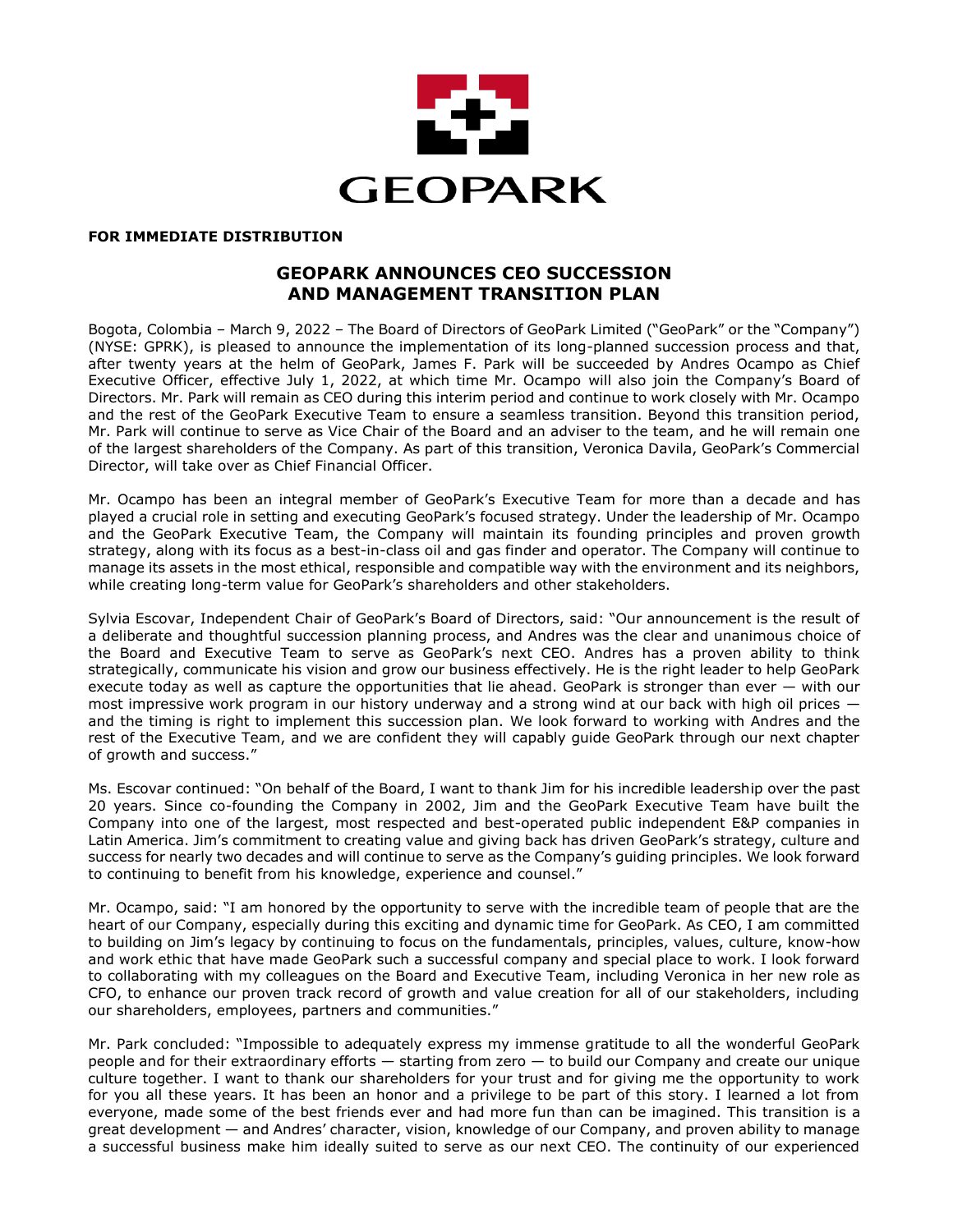Executive Team — many of whom have been with the Company since its very early days — will ensure GeoPark continues to be the best in our business. As a shareholder, I believe GeoPark's best days are ahead of us and look forward to contributing to and supporting the team wherever needed."

### **Andres Ocampo**

Mr. Ocampo joined GeoPark in 2010 and has served as GeoPark's Chief Financial Officer since January 2013. During his tenure, Mr. Ocampo was instrumental in helping the Company reach some of its greatest milestones, including GeoPark's entry into Colombia and Brazil, IPO on the New York Stock Exchange, acquisition of Amerisur Resources and recent significant acreage expansion in Colombia. His industry knowledge and the discipline he has brought to our capital allocation processes have helped make GeoPark one of the most profitable companies in its peer group with increasing shareholder returns. Prior to joining GeoPark, Andres worked in the Investment Banking Division of Credit Agricole Corporate and Citigroup, focusing on the oil and gas and commodities industries.

### **Veronica Davila**

Ms. Davila has served as GeoPark's Commercial Director since she joined the Company in December 2016. During her tenure as Commercial Director, Ms. Davila has managed GeoPark's oil and gas sales and transportation strategy, negotiated key financial agreements and supported the development of the Company's overall financial strategy. Ms. Davila is a highly experienced financial leader with a strong banking background and deep understanding of oil and gas market dynamics. Prior to joining GeoPark, Ms. Davila spent 10 years at Goldman Sachs, within the Investment Banking Division and at the Commodities Sales and Trading arm in New York.

#### **For further information, please contact:**

## **INVESTORS:**

| <b>Stacy Steimel</b><br>Shareholder Value Director<br>$T: +56222429600$ | ssteimel@geo-park.com |
|-------------------------------------------------------------------------|-----------------------|
| Miguel Bello<br>Market Access Director<br>$T: +56222429600$             | mbello@geo-park.com   |
| Diego Gully<br><b>Investor Relations Director</b><br>$T: +541143129400$ | dgully@geo-park.com   |

# **MEDIA:**

Communications Department communications@geo-park.com